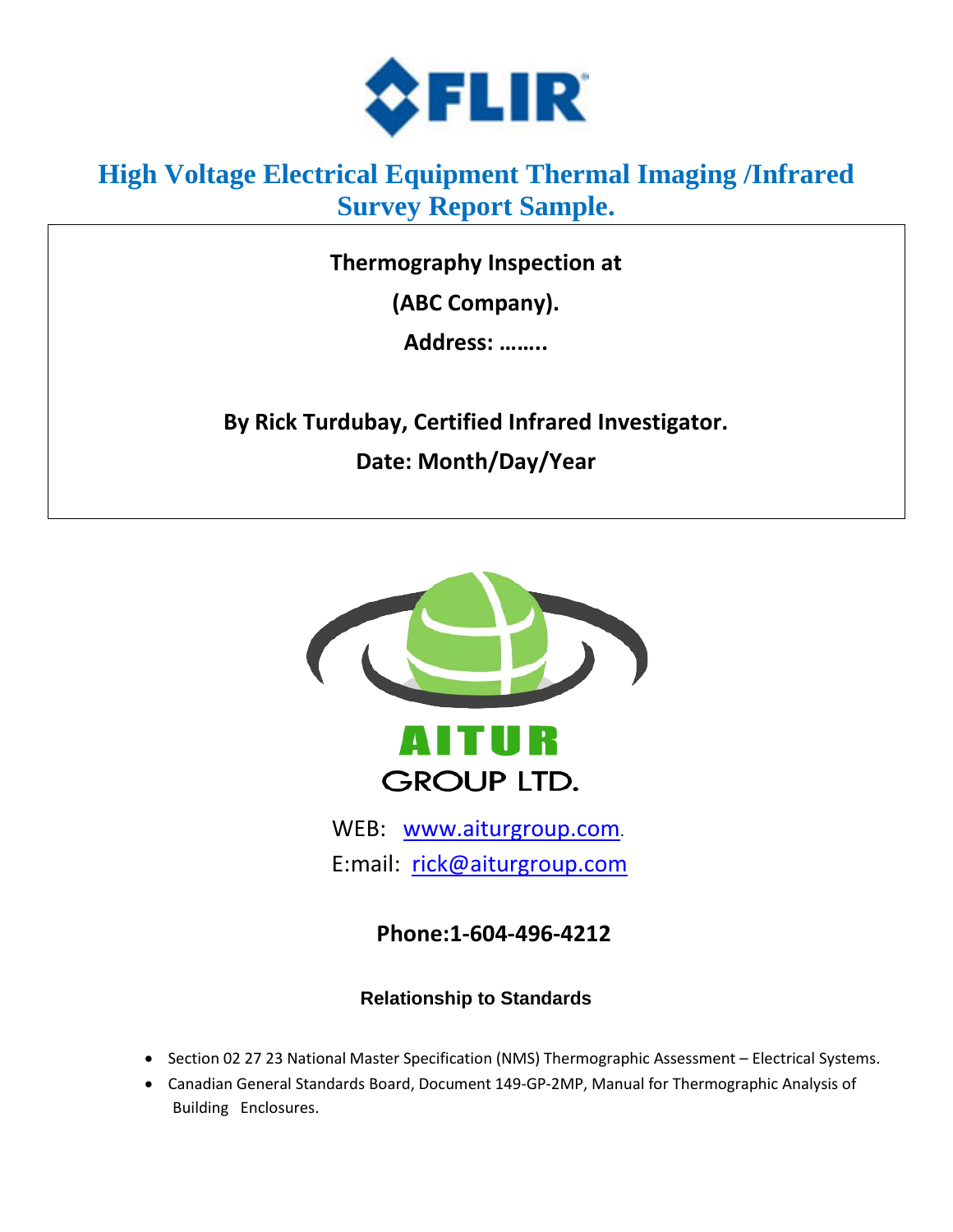

#### **How Infrared Thermography Works**

Infrared imagers "see" the heat radiated from your equipment in real time, just like a video camera sees visible light. In black/white thermograms (pictures of heat), white is hot and black is cold unless stated otherwise. When thermograms are in color, colors in the scene are matched to the reference bar. Colors appearing closer to the top or right of the reference bar indicate higher temperatures. Colors appearing closer to the bottom or left of the reference bar indicate lower temperatures.

### Inspection Site Information

| Customer       | <b>ABC Power Distribution Corporation</b>   |
|----------------|---------------------------------------------|
| Address        |                                             |
| Contact person |                                             |
| Phone number   |                                             |
| E-mail address |                                             |
| Thermographer  | Rick Turdubay, Flir Certificate # CON368112 |

### **Information:**

## **Limited Liability, Errors& Omission**.

All conclusions and recommendations are based on the data taken at the time of the inspection and no guarantee regarding additional issues of any anomalies found as a result of any other source present or not present at the time of the investigation are made. It is client's responsibility to have the recommended 60% or more of a rated electrical load during the 3-4 hours before inspection.

No one can predict when a failure will occur. As a result, we suggest that you use the Subjective Repair Priority Ratings as a guide but that you investigate and take appropriate corrective actions as soon as possible.

## **Repair Priority Ratings**

Each thermogram is given a Subjective Repair Priority Rating which is based upon your qualified assistant's opinion of how critical the subject item is to the safe and profitable operation of your overall system. The Inspection Summary section of this report explains how to use this Subjective Repair Priority Rating to help you determine how quickly you need to investigate and correct the potential problem.

Overheating can cause premature deterioration and costly, unplanned failure of your equipment. Overheating connectors, conductors and components will never get better. In fact, the temperature and rate of deterioration will increase with time.

#### **Overview of Fault Rating:**

| 0: Normal       | Temp rise 0-5 °C   | <b>No action</b>                      |
|-----------------|--------------------|---------------------------------------|
| 1: Low grade    | Temp rise 5-10 °C  | To be monitored - Plan new inspection |
| 2: Medium grade | Temp rise 10-35 °C | <b>Repair at scheduled shut down</b>  |
| 3: Severe       | Temp rise >35 °C   | <b>Repair immediately</b>             |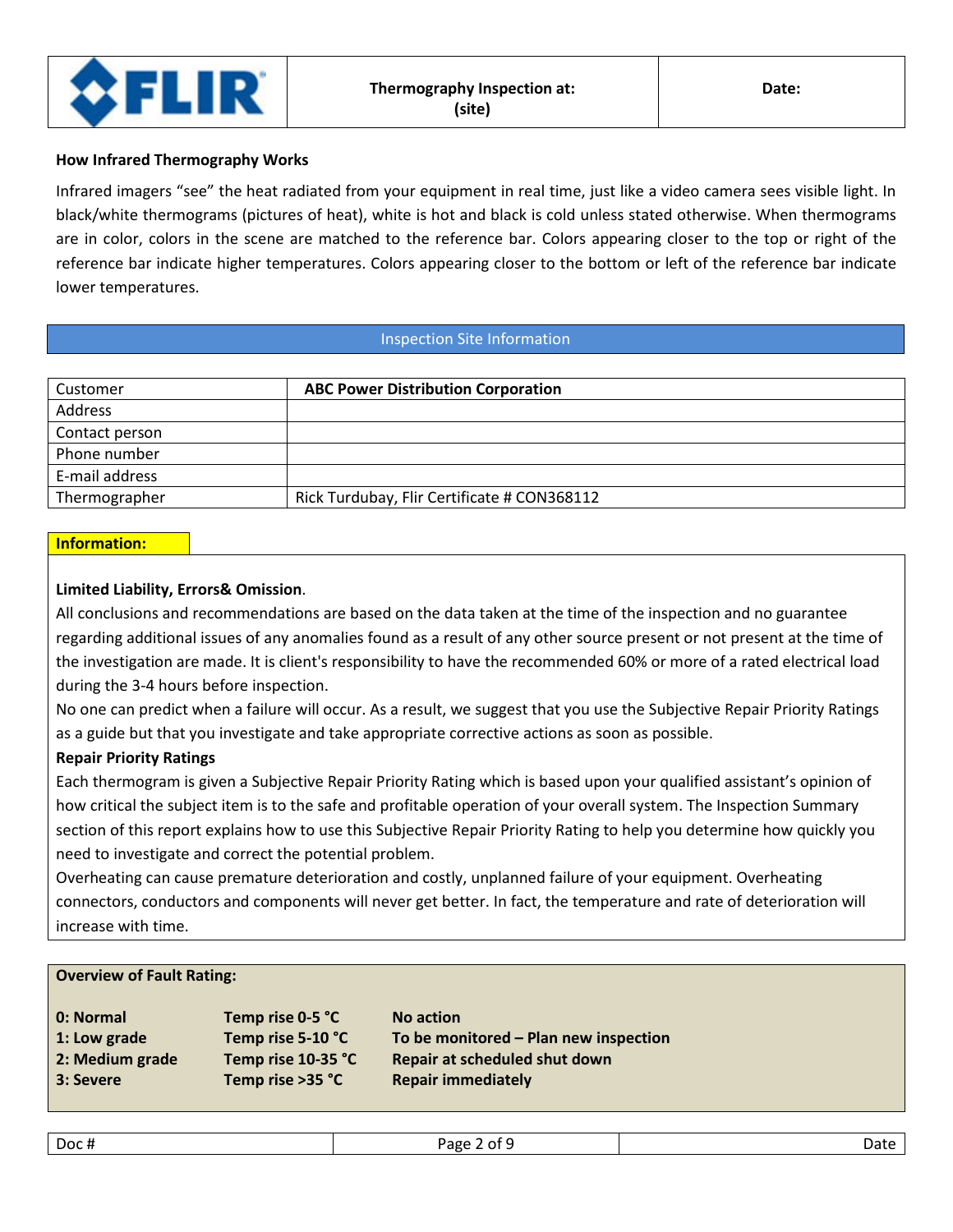

# Summary of Inspection.

| ∟ocation | Equipment | ∶ault | <b>Recommendation</b> | Page Number |
|----------|-----------|-------|-----------------------|-------------|
| 'Where)  | (What)    |       |                       |             |

# **ОАО «Северэлектро»**

| 1. Distribution Substation "Centre"    |                                                  |          |                                        |   |
|----------------------------------------|--------------------------------------------------|----------|----------------------------------------|---|
| 35/6 kV level                          | Indoor Switchgear 2/Medium                       |          | Repair at scheduled shut down          | 4 |
| 2. Distribution Substation "Centre"    |                                                  |          |                                        |   |
| 35/6 kV level                          | Switchgear cubicle 0/ Normal                     |          | No action                              | 5 |
| 3. Distribution Substation "Centre" #4 |                                                  |          |                                        |   |
| 35/6 kV level                          | Bushing 35kV                                     | 2/Medium | Repair at scheduled shut down          | 6 |
| 4. Distribution Substation "Centre" #4 |                                                  |          |                                        |   |
| 35/6 kV level                          | disconnector                                     |          | 2/Medium Repair at scheduled shut down | 7 |
| 5. Distribution Substation             |                                                  |          |                                        |   |
| "North "at 35/6/10 kV                  | Bushing 10kV                                     | 2/Medium | Repair at scheduled shut down          | 8 |
| 6. Distribution Substation             |                                                  |          |                                        |   |
| "North "at 35/6/10 kV                  | Feeder disconnector 3: Severe Repair immediately |          |                                        | 9 |
|                                        |                                                  |          |                                        |   |

| Doc# | n.<br>---<br>zape<br>$^{\prime}$ | . |
|------|----------------------------------|---|
|      |                                  |   |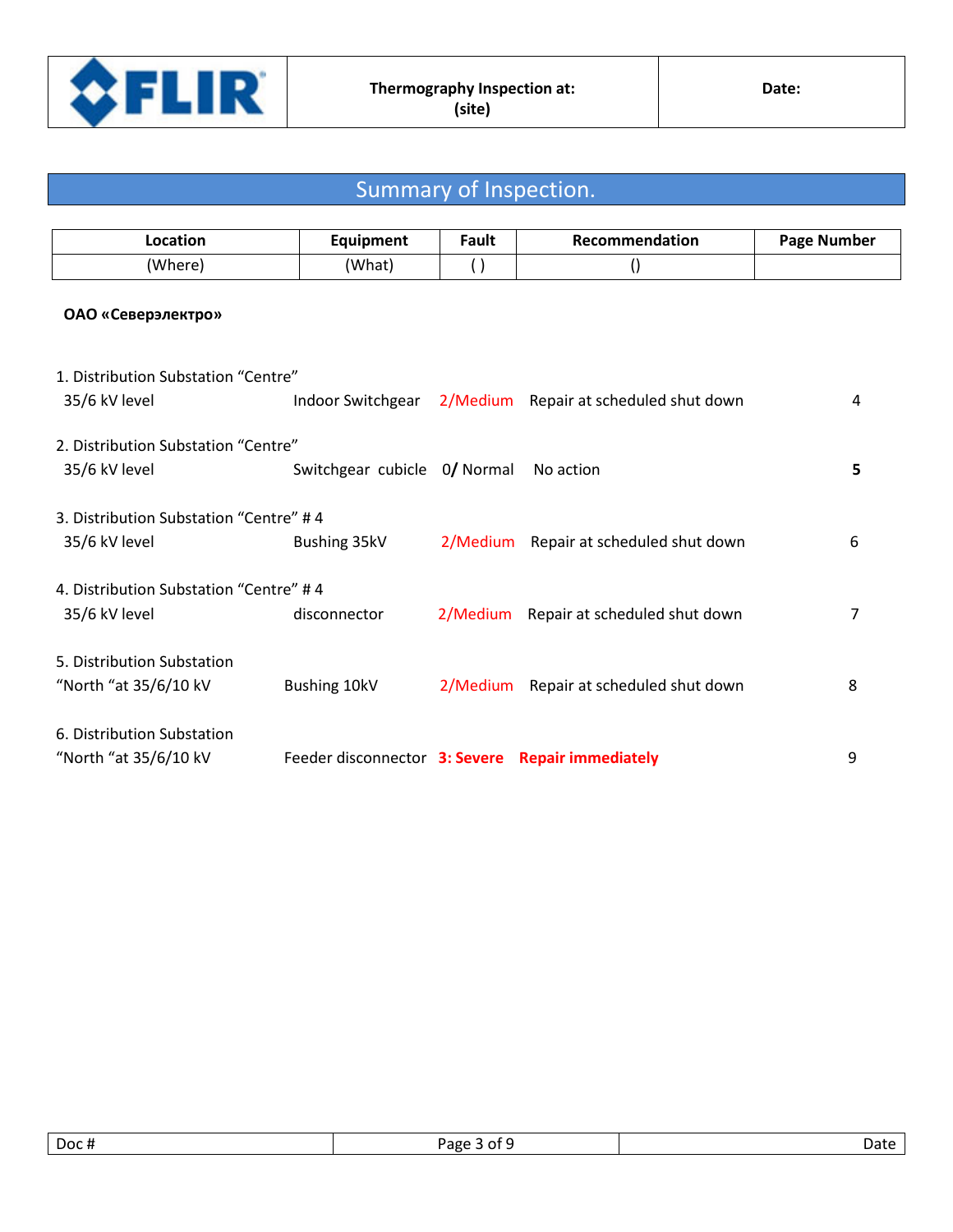

|                                        | Location<br>Equipment | Distribution Substation " Centre"<br>at 35/6 kV level<br>Indoor Switchgear , 35/6 kV level |
|----------------------------------------|-----------------------|--------------------------------------------------------------------------------------------|
|                                        | <b>Type</b>           | Bus duct $# 6$                                                                             |
| <b>Digital Picture is Impossible</b>   | Nom/Rated Load        | 1000A                                                                                      |
| as the interior light is not efficient | <b>Actual Load</b>    | 1100A                                                                                      |
|                                        |                       | Phase loads not provided                                                                   |
|                                        | Fault                 | <b>Fault Rating: 2</b>                                                                     |
|                                        |                       | Max. Temp °C =46.7, Min=4, 4                                                               |
|                                        |                       | Temp. rise between the phase B                                                             |
|                                        |                       | bus and its bolted joint is 10.4 °C                                                        |
|                                        |                       | $Sp1=46.7; Sp2=37.3$                                                                       |

#### **Thermogram**



# Rel. Humidity= 44.6 %. Emissivity= 0.90; Distance=5m See IR picture.

Room Temp. =12.6;

# **RESERVED FOR THERMOGRAM AFTER COMPONENT REPAIR/**

## **Analysis and Recommended Action:**

Phase loads unknown/not provided. As per the customer's information actual load is =110%. It seems the phase B bolted connection is loosed or has corrosion. Temp. rise between the phase B bus and its bolted joint is 10.4°C. This might be considered a level 2, Repair at scheduled shut down. Contact your service company to plan a preventive action.

|                          | <b>Inspected By:</b> (Rick Turdubay) | Signature:  | Date |
|--------------------------|--------------------------------------|-------------|------|
| Repaired By:<br>Comment: |                                      |             |      |
| Doc#                     |                                      | Page 4 of 9 | Date |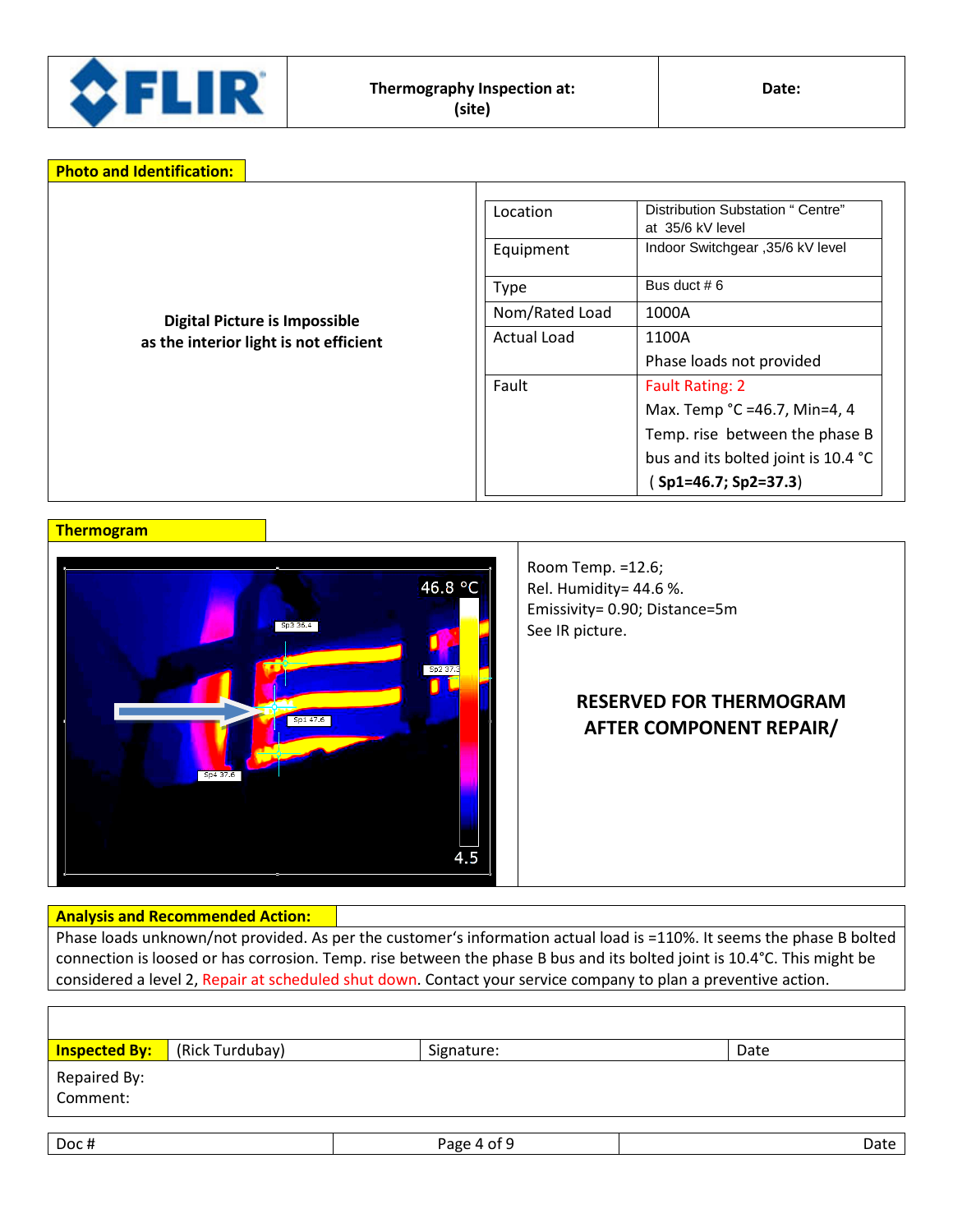

| <b>Digital Picture is Impossible</b><br>as the interior light is not efficient | Location<br>Equipment<br><b>Type</b><br>Nom/Rated Load<br><b>Actual Load</b><br>Fault | Distribution Substation " Centre"<br>at 35/6 kV level<br>Switchgear cubicle# 10, Switch B6<br>Feeder #10<br>630A<br>300A<br>Phase loads not provided<br>Fault Rating: 0, Normal<br>Max. Temp °C =26.9, Min=8, 2<br>Temp. rise between the phases<br>A and B is $0.9 \degree C$<br>Sp1=26.0; Sp2=26.9,Sp 3=26.1) |
|--------------------------------------------------------------------------------|---------------------------------------------------------------------------------------|-----------------------------------------------------------------------------------------------------------------------------------------------------------------------------------------------------------------------------------------------------------------------------------------------------------------|
|                                                                                |                                                                                       | See IR picture.                                                                                                                                                                                                                                                                                                 |

### **Thermogram**



Room Temp. =10.2; Rel. Humidity= 53.5 %. Emissivity= 0.90; Distance=2m See IR picture.

# **RESERVED FOR THERMOGRAM AFTER COMPONENT REPAIR/**

#### **Analysis and Recommended Action:**

Phase loads unknown/not provided. As per the customer's information actual load is =50%. Temp. rise between the phases A and B is 0.9 °C. This might be considered a **level 0, Normal.**

| <b>Inspected By:</b>     | (Rick Turdubay) | Signature:  | Date |
|--------------------------|-----------------|-------------|------|
| Repaired By:<br>Comment: |                 |             |      |
| Doc#                     |                 | Page 5 of 9 | Date |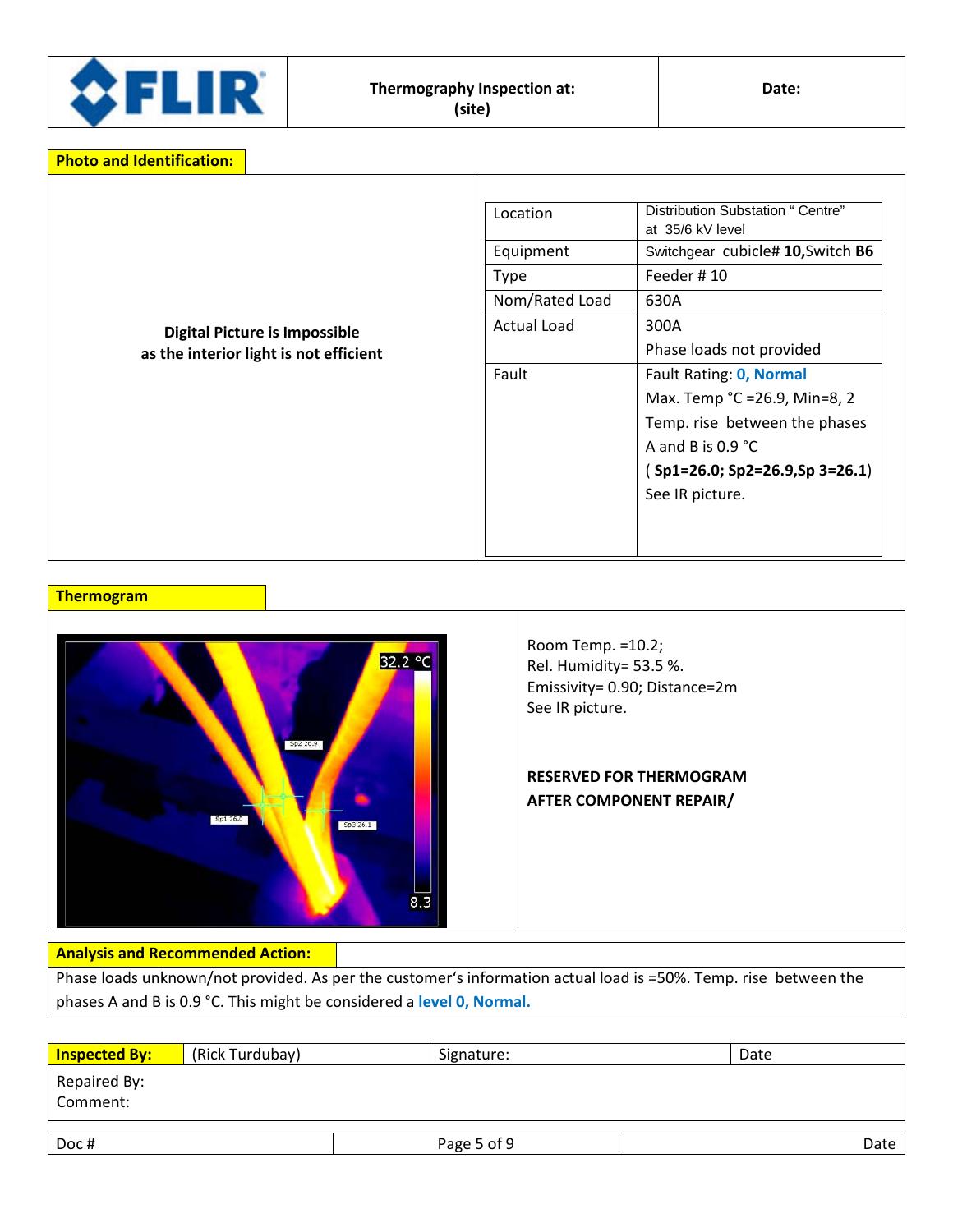

| <b>Photo and Identification:</b>       |                    |                                                          |
|----------------------------------------|--------------------|----------------------------------------------------------|
|                                        | Location           | Distribution Substation " Centre"# 4<br>at 35/6 kV level |
|                                        | Equipment          | Bushing 35kV, Transformer #1                             |
|                                        | <b>Type</b>        | Bushing insulator                                        |
|                                        | Nom/Rated Load     | 630A                                                     |
| <b>Digital Picture is Impossible</b>   | <b>Actual Load</b> | Actual and phase loads not<br>provided.                  |
| as the interior light is not efficient | Fault              | Rating: 2                                                |
|                                        |                    | Max. Temp °C =31.9, Min=7.8                              |
|                                        |                    | Temp. rise between the phase B                           |
|                                        |                    | bus and its bolted joint is 27.6 °C                      |
|                                        |                    | (Sp2=31.6; Sp4=14)                                       |
|                                        |                    | (Sp1=24.9; Sp5=14.3)                                     |
|                                        |                    | See IR picture.                                          |
|                                        |                    |                                                          |

**Thermogram**



# Room Temp. °C =10.8; Rel. Humidity= 54 %. Emissivity= 0.90; Distance=5m

# **RESERVED FOR THERMOGRAM AFTER COMPONENT REPAIR/**

# **Analysis and Recommended Action:**

Actual and phase loads unknown/not provided. Temp. rise between the phase B bus and its bolted joint is 27.6 °C. It seems the phase B bolted connection is loosed or has corrosion. This might be considered a level 2. Repair at scheduled shut down. Contact your service company to plan a preventive action.

| <b>Inspected By:</b>     | (Rick Turdubay) | Signature:  | Date |
|--------------------------|-----------------|-------------|------|
| Repaired By:<br>Comment: |                 |             |      |
| Doc#                     |                 | Page 6 of 9 | Date |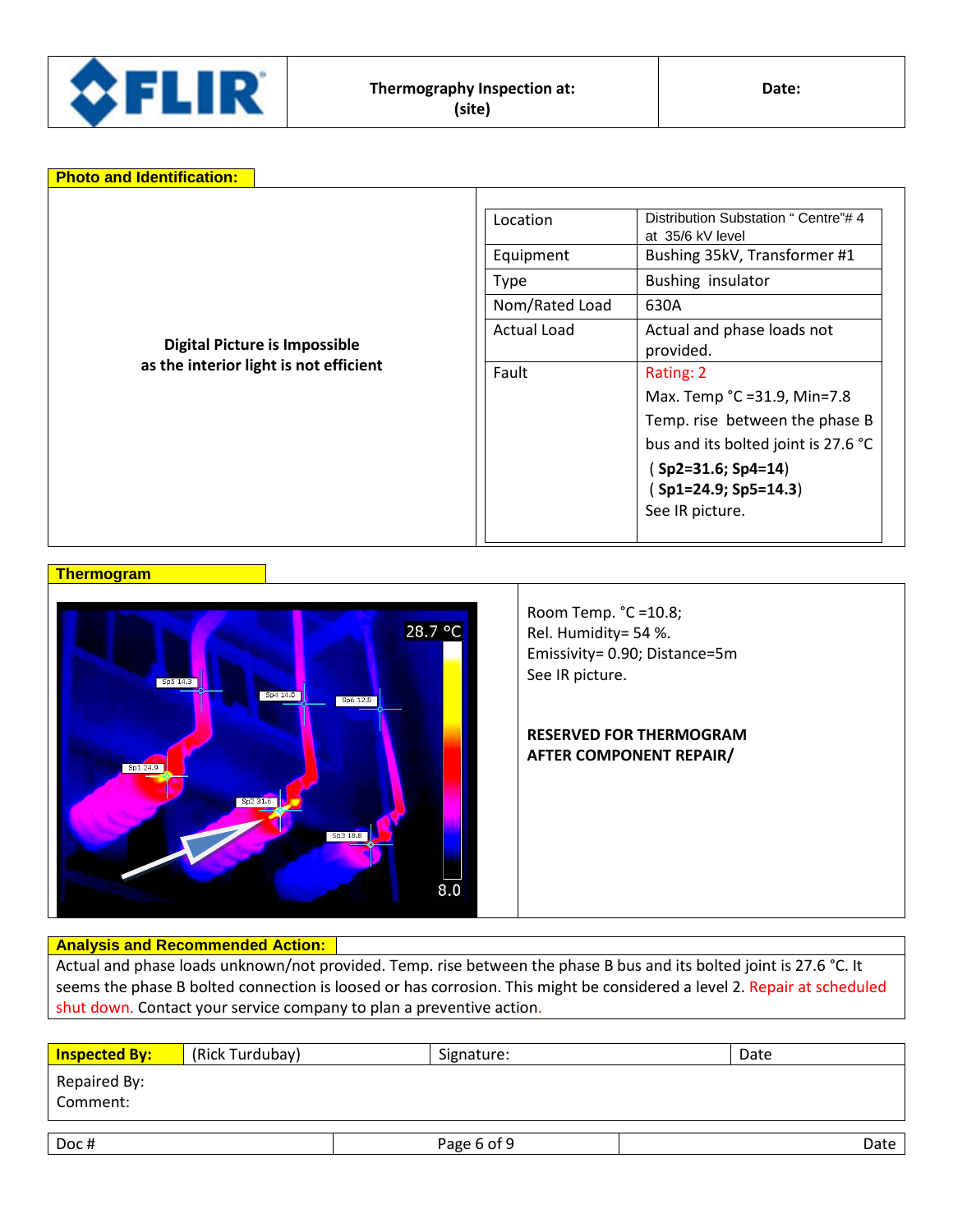

| <b>Photo and Identification:</b>                                               |                    |                                                          |
|--------------------------------------------------------------------------------|--------------------|----------------------------------------------------------|
|                                                                                | Location           | Distribution Substation " Centre" #4<br>at 35/6 kV level |
|                                                                                | Equipment          | Transformer #1, 35 kV<br>disconnector                    |
|                                                                                | Type               | <b>Blade contacts</b>                                    |
|                                                                                | Nom/Rated Load     | 630A                                                     |
| <b>Digital Picture is Impossible</b><br>as the interior light is not efficient | <b>Actual Load</b> | Actual and phase loads not<br>provided.                  |
|                                                                                | Fault              | Rating: 2                                                |
|                                                                                |                    | Max. Temp °C =22.8, Min=8.8                              |
|                                                                                |                    | Temp. rise between the phase B                           |
|                                                                                |                    | blade contact and its bolted                             |
|                                                                                |                    | joint is 11.2 °C                                         |
|                                                                                |                    | Sp1=22.8,; Sp4=12.8)                                     |
|                                                                                |                    | See IR picture.                                          |
|                                                                                |                    |                                                          |





Room Temp. °C =10.8; Rel. Humidity= 54 %. Emissivity= 0.90; Distance=5m See IR picture.

# **RESERVED FOR THERMOGRAM AFTER COMPONENT REPAIR/**

#### **Analysis and Recommended Action:**

Actual and phase loads unknown/not provided. The temp. rise between the phase B blade contact and its bolted joint is 11.2 °C. It seems the phase B blade contact connection is loosed or has corrosion. This might be considered a level 2. Repair at scheduled shut down. Contact your service company to plan a preventive action.

| <b>Inspected By:</b>     | (Rick Turdubay) | Signature: | Date |
|--------------------------|-----------------|------------|------|
| Repaired By:<br>Comment: |                 |            |      |
|                          |                 |            |      |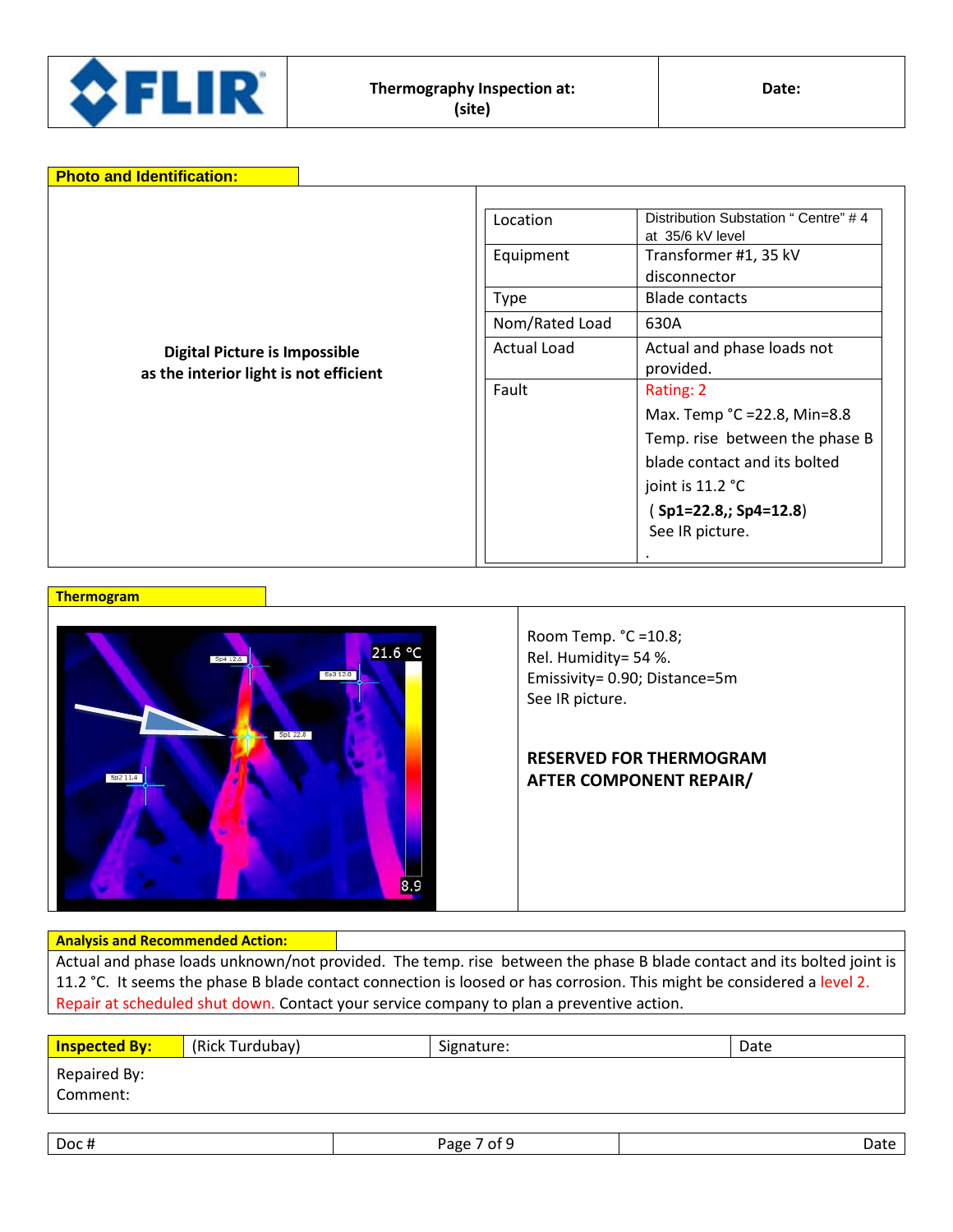



| Location       | Distribution Substation      |
|----------------|------------------------------|
|                | " North "at 35/6/10 kV       |
| Equipment      | Bushing 10kV, Transformer    |
|                | #T2/6600 kVA                 |
| <b>Type</b>    | Phase C                      |
| Nom/Rated Load | 1000A                        |
| Actual Load    | 650A,                        |
|                | Phase loads not provided.    |
| Fault          | Rating: 2                    |
|                | The temp. rise between the   |
|                | phase C bushing insulator    |
|                | and its conductor is 23.1 °C |
|                | $(Sp2=21.3; Sp3=15.2)$       |
|                | (Sp1=40; Sp4=15.7)           |
|                | See IR picture.              |



# **Analysis and Recommended Action:**

Phase loads unknown/not provided. Actual load is 65%. The temp. rise between the phase C bushing insulator and its conductor is 23.1 °C . It seems the connection between the phase C bushing insulator and its conductor is loosed or has corrosion. This might be considered a level 2. Repair at scheduled shut down. Contact your service company.